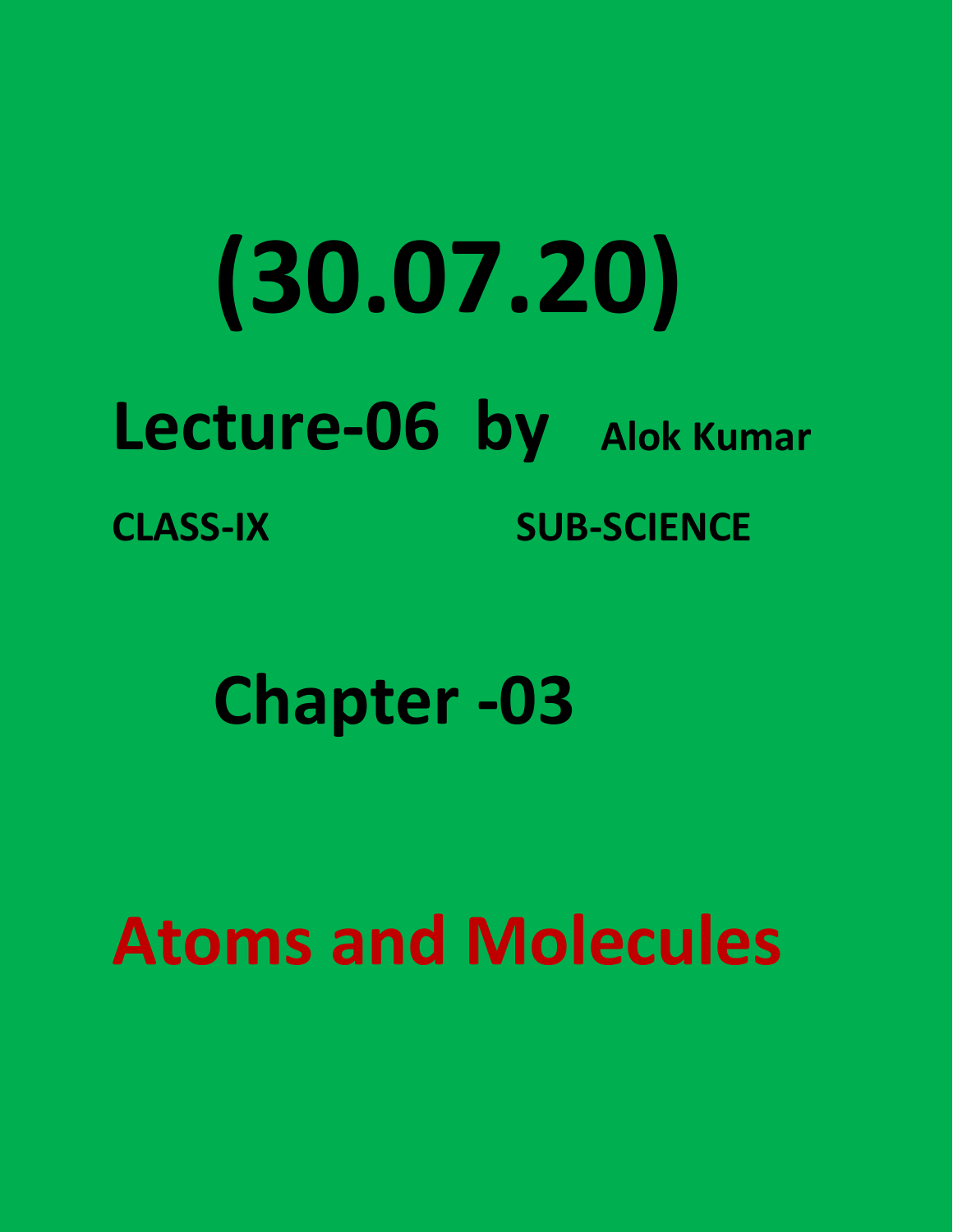**Formula unit mass :-The formula unit mass of a substance is a sum of the atomic masses of all atoms in a formula unit of a compound . Formula unit mass is calculated in the same manner as we calculate the molecular mass. The only the difference is that we use the word formula unit for these substances whose constituent**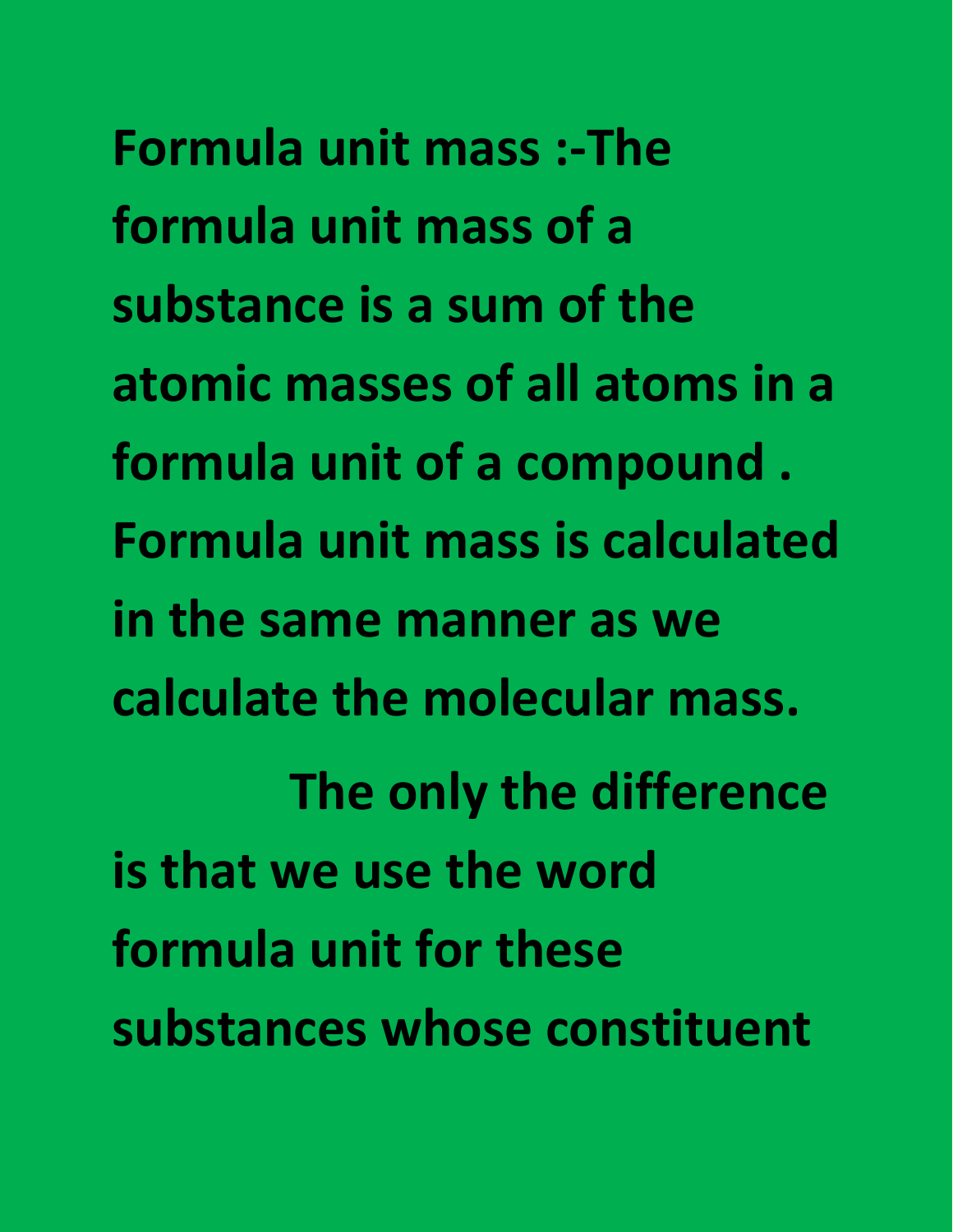**particles are ions. For example sodium chloride as discussed above, has a formula unit NaCl. Its formula unit mass can be calculated as :-**

**1x23+ 1x35.5=58.5 u**

**Example: Calculate the formula unit mass of CaCl<sup>2</sup>**

**Solutions :atomic mass of**

**Ca+(2x atomic mass of Cl)**

**=40 +2x35.5=40+71=111u**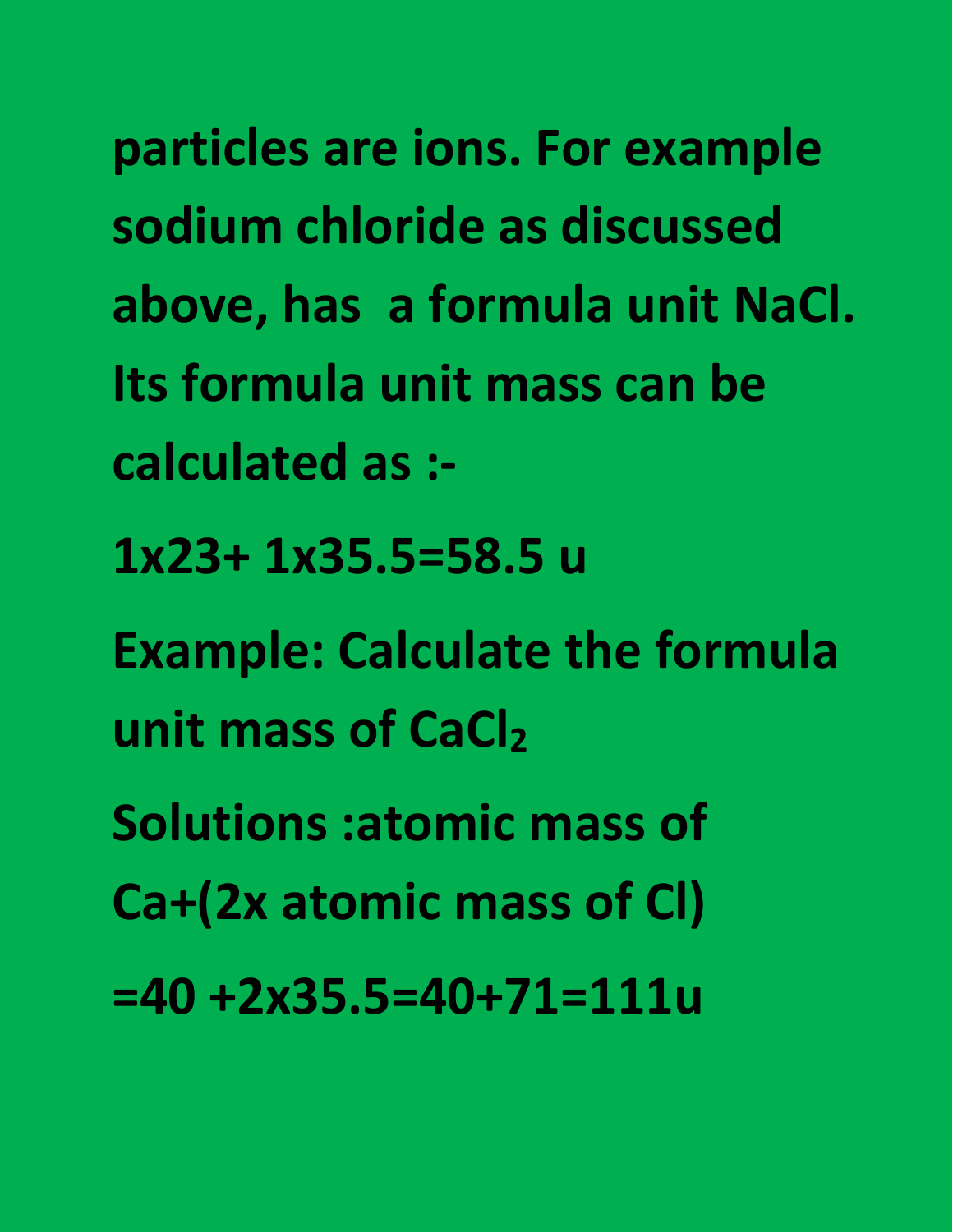# **Mole Concept**

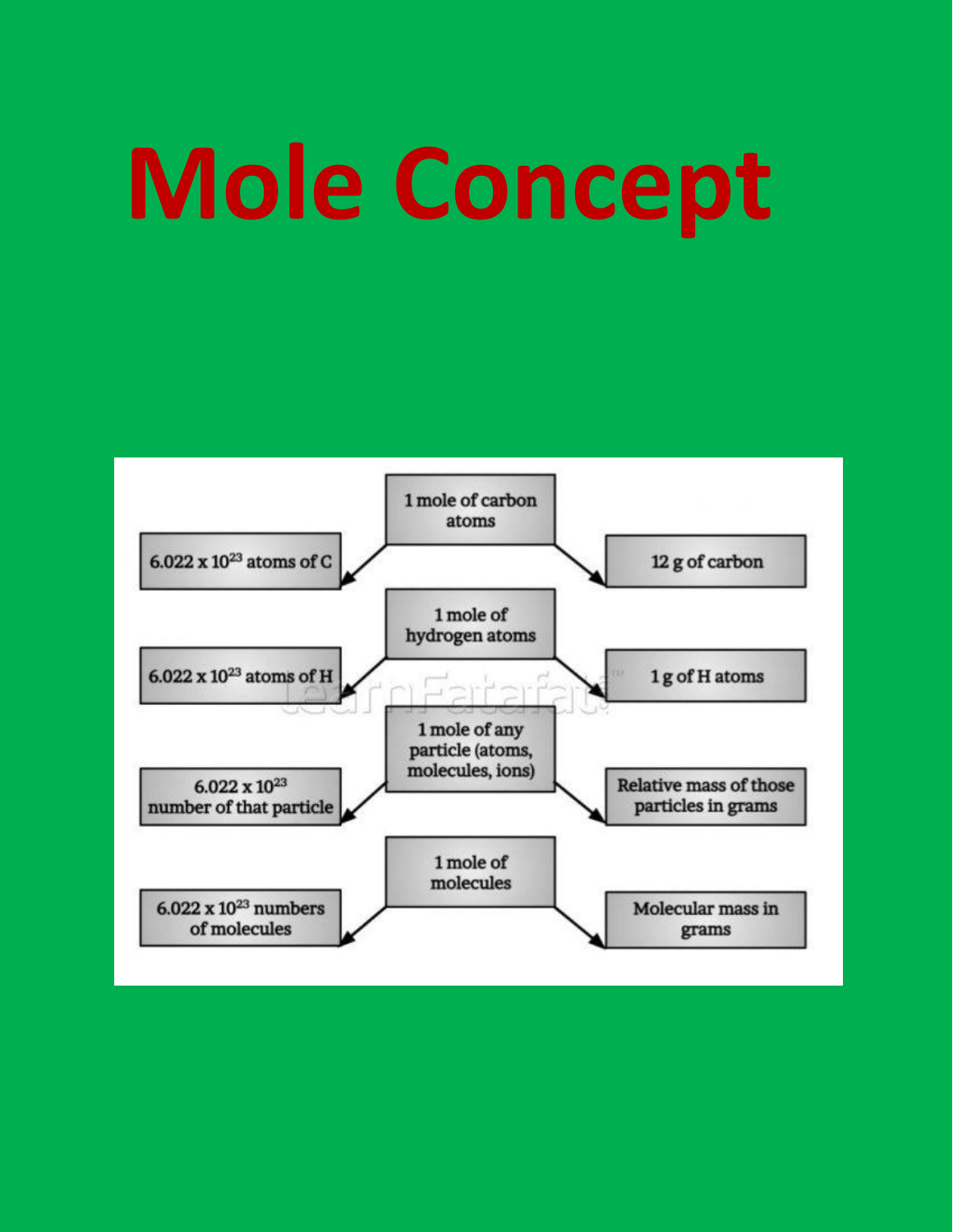**We buy certain things either by mass .for example we generally buy oranges ,eggs, bananas etc by number ,by dozen (I dozen=12 n pieces) we buy most our vegetables by mass, gram or kilogram. The unit we choose to express the quantity is just a matter of convenience . Incidentally you will be amazed to know that in super markets of**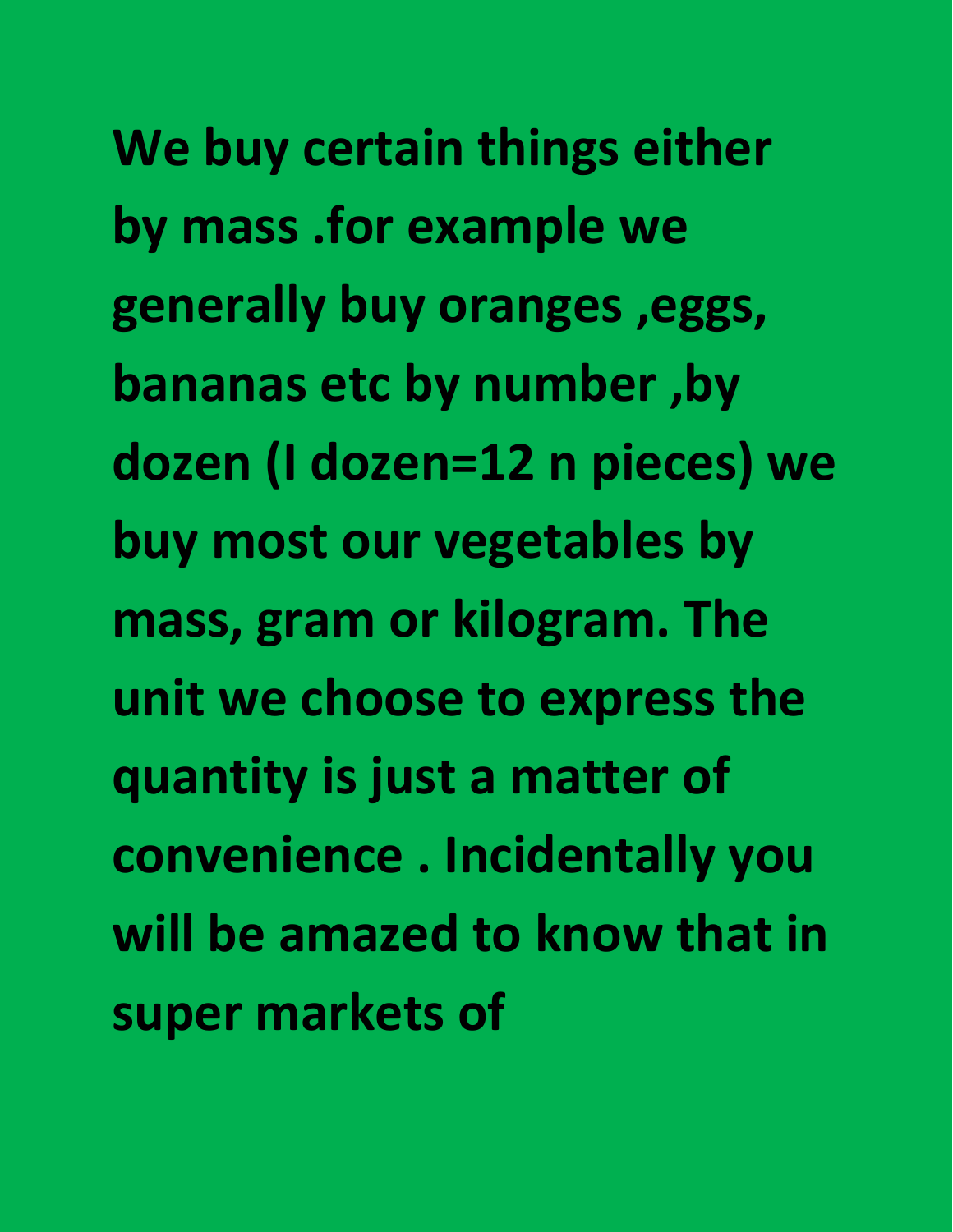**USA/CANADA, bananas are sold by weight and not by numbers as done here in our country.So lookI the choice of the unit depends upon the choice of the people like you and me.**

**In much the same way we buy a dozen of eggs or a kilogram of sweerts , a chemist deals with a mole of**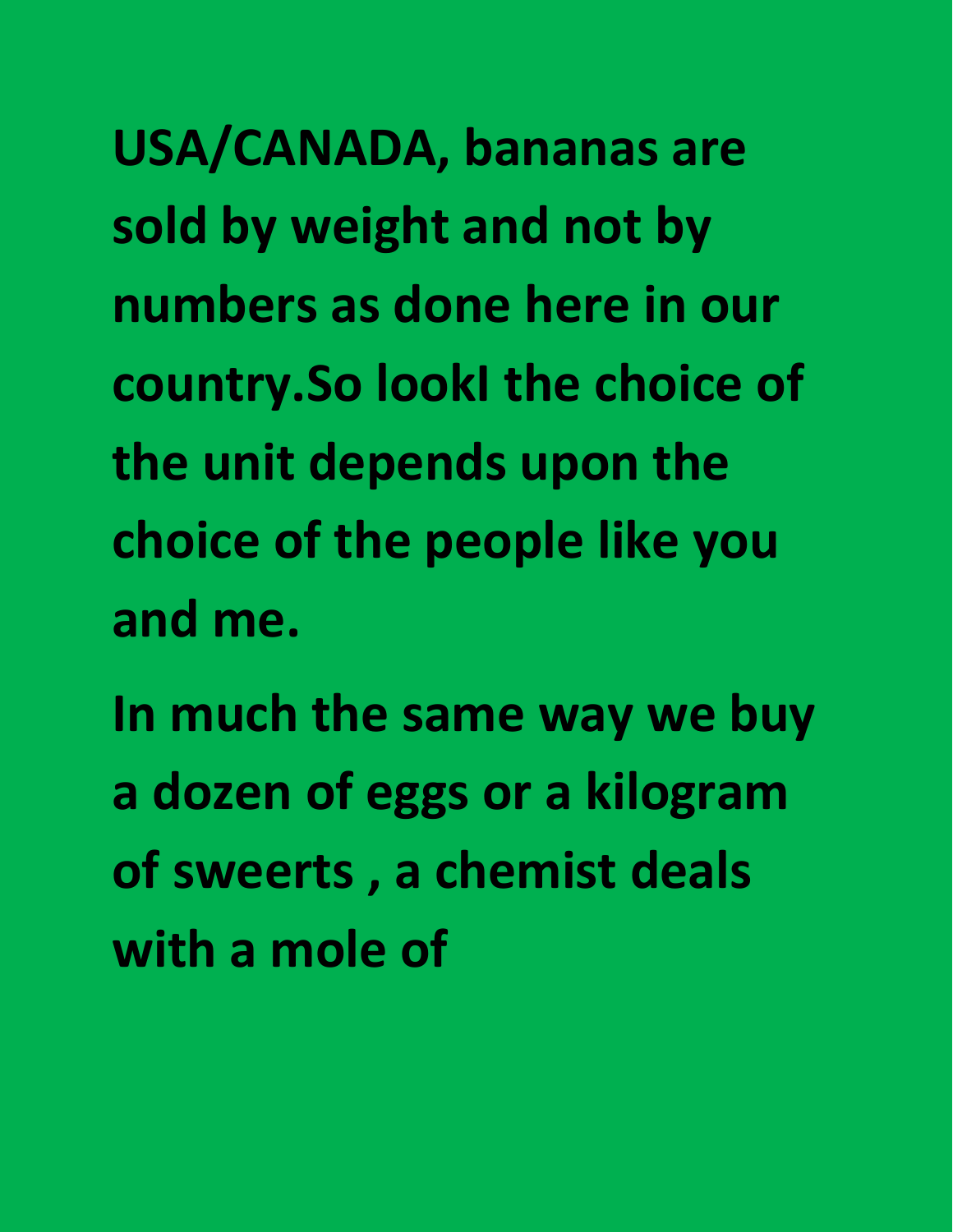**atoms ,molecules ,ions or electrons.**

**The number of particles (atoms ,molecules or ions ) present in one mole of any subs tance is fixed ,with a value of 6.022x 10 23 .This is an experimentally obtained value. This number is called Avogadro constant or Avogadro Number(represented byN0)**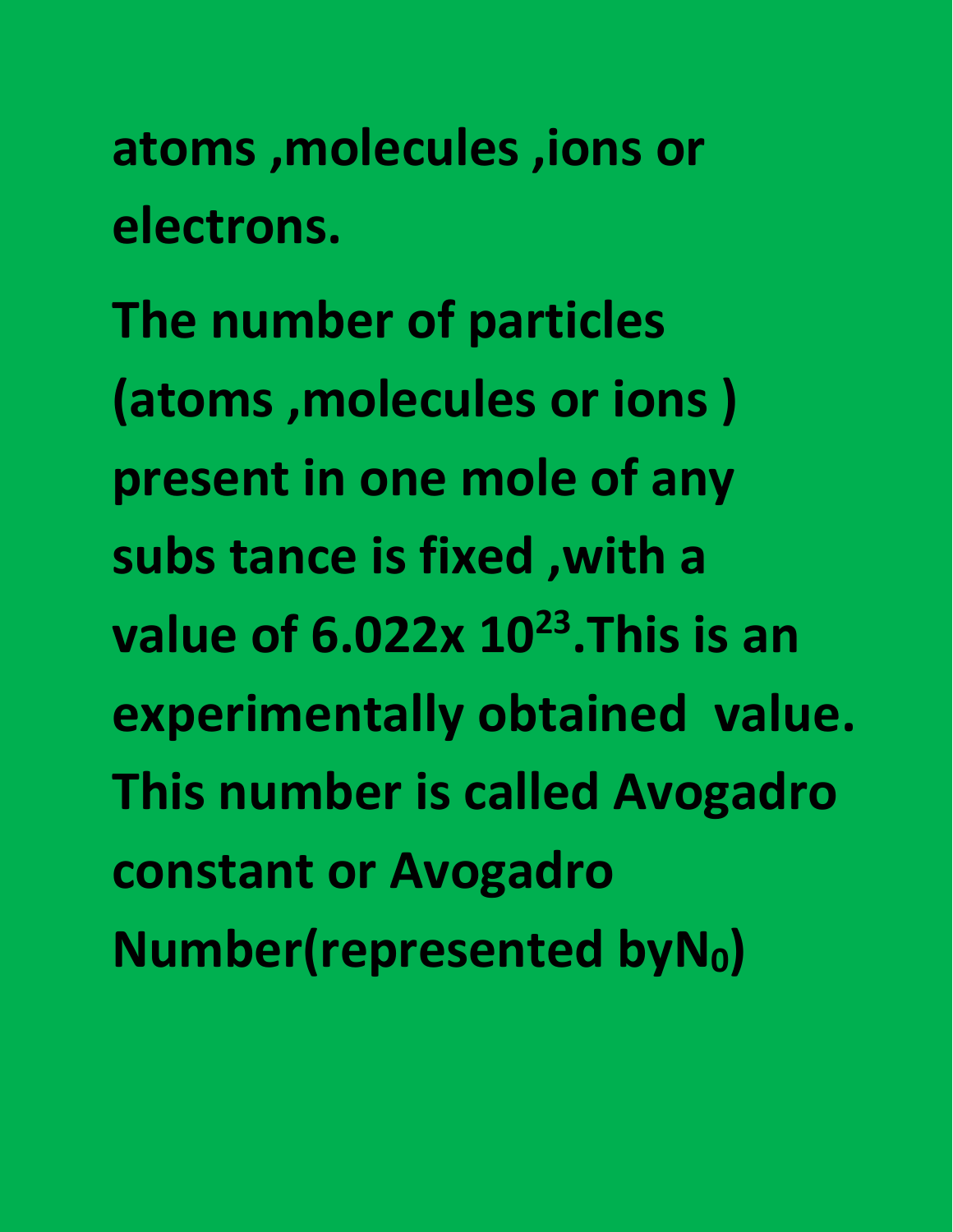- **named in honour of the Italian scientist , Amedo Avogadro.**
- **1 mole (of anything)**
- **=6.022x10 23 in number,**
- **1 dozen =12 nos.**
- **1 gross =144 nos.**

**The mass of 1 mole of a substance is equal to its relative atomic or molecular mass in grams .The atomic mass of an element gives us the mass of one atom of that**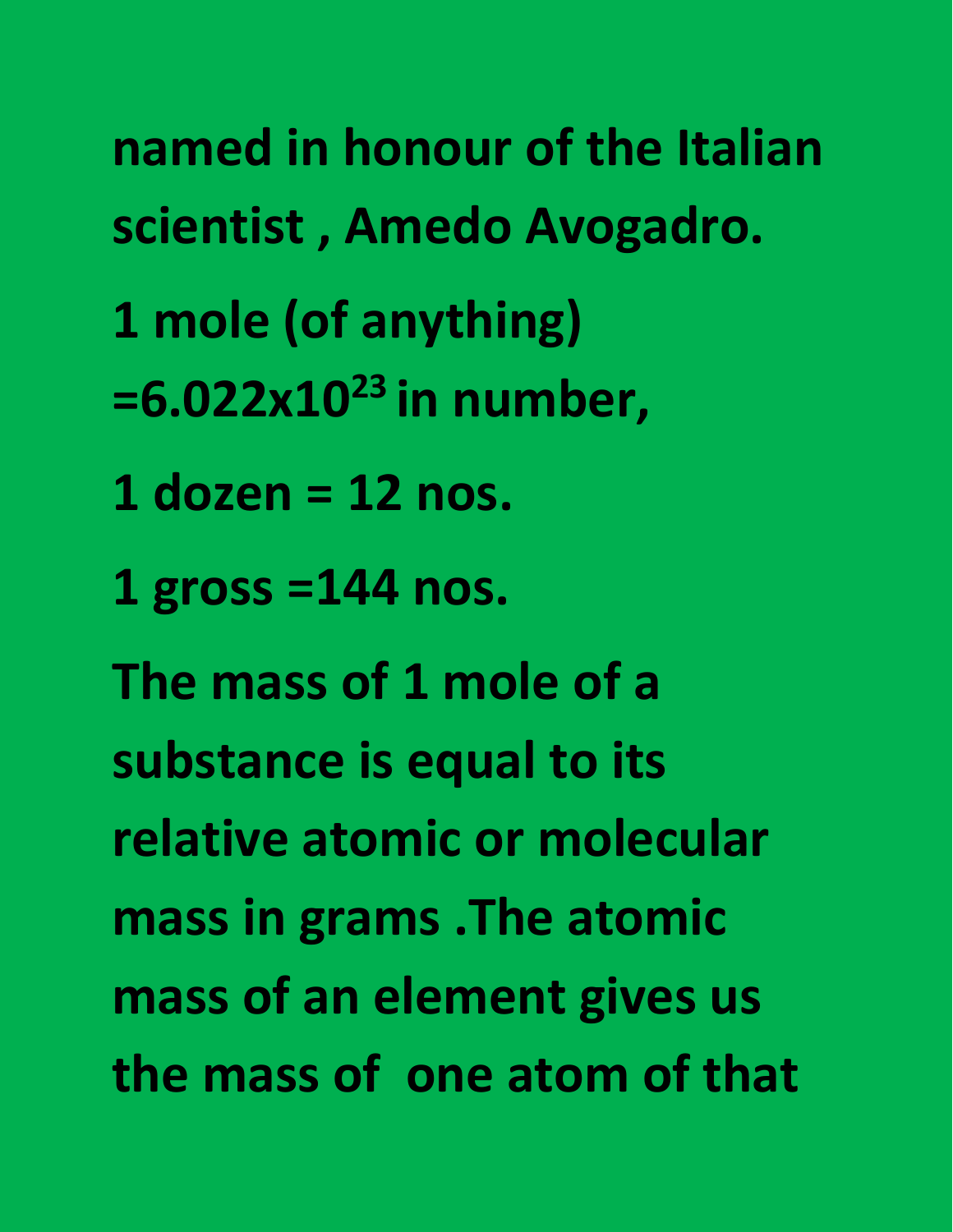### element in atomic mass units(u).

- 
- 
- -
	- -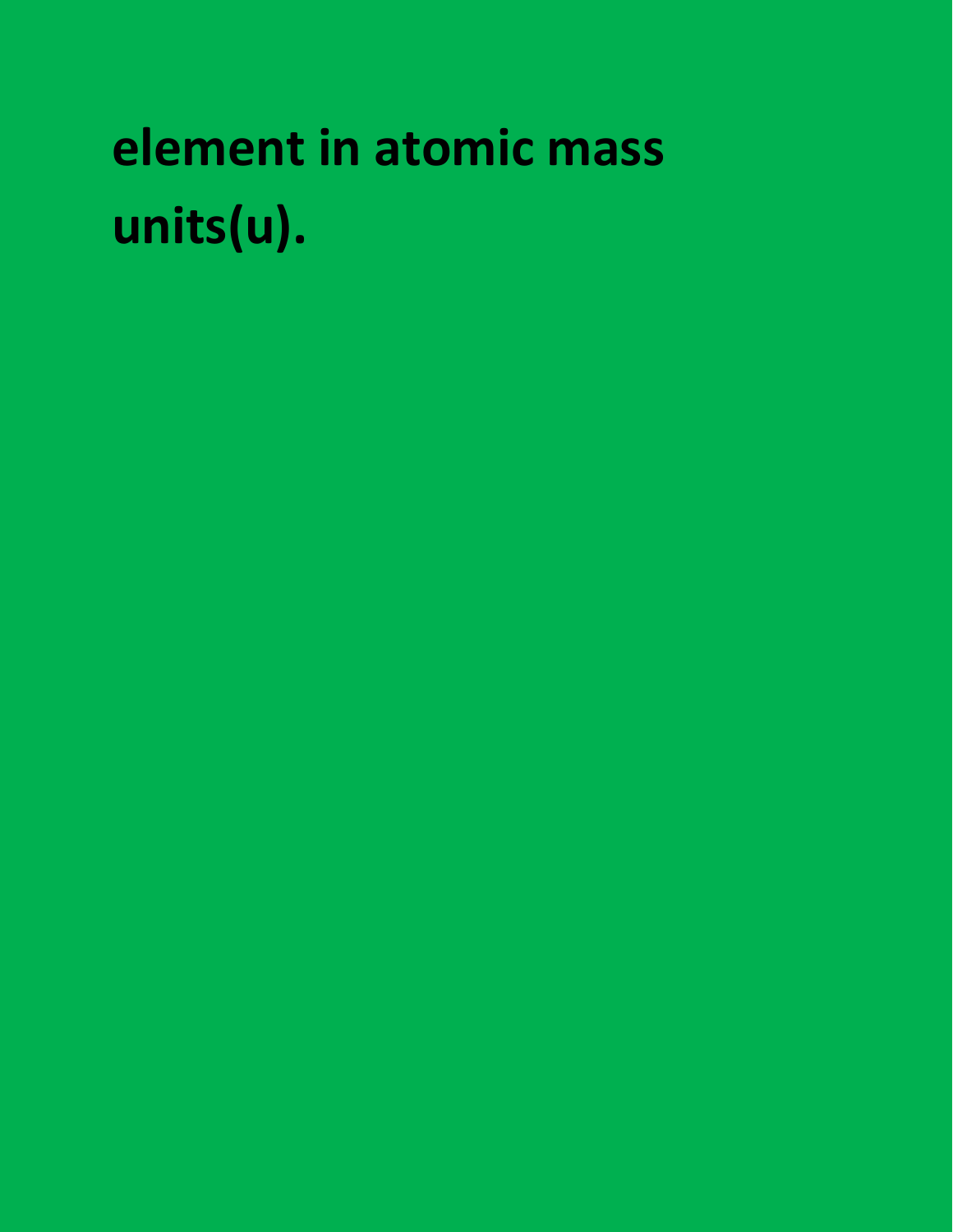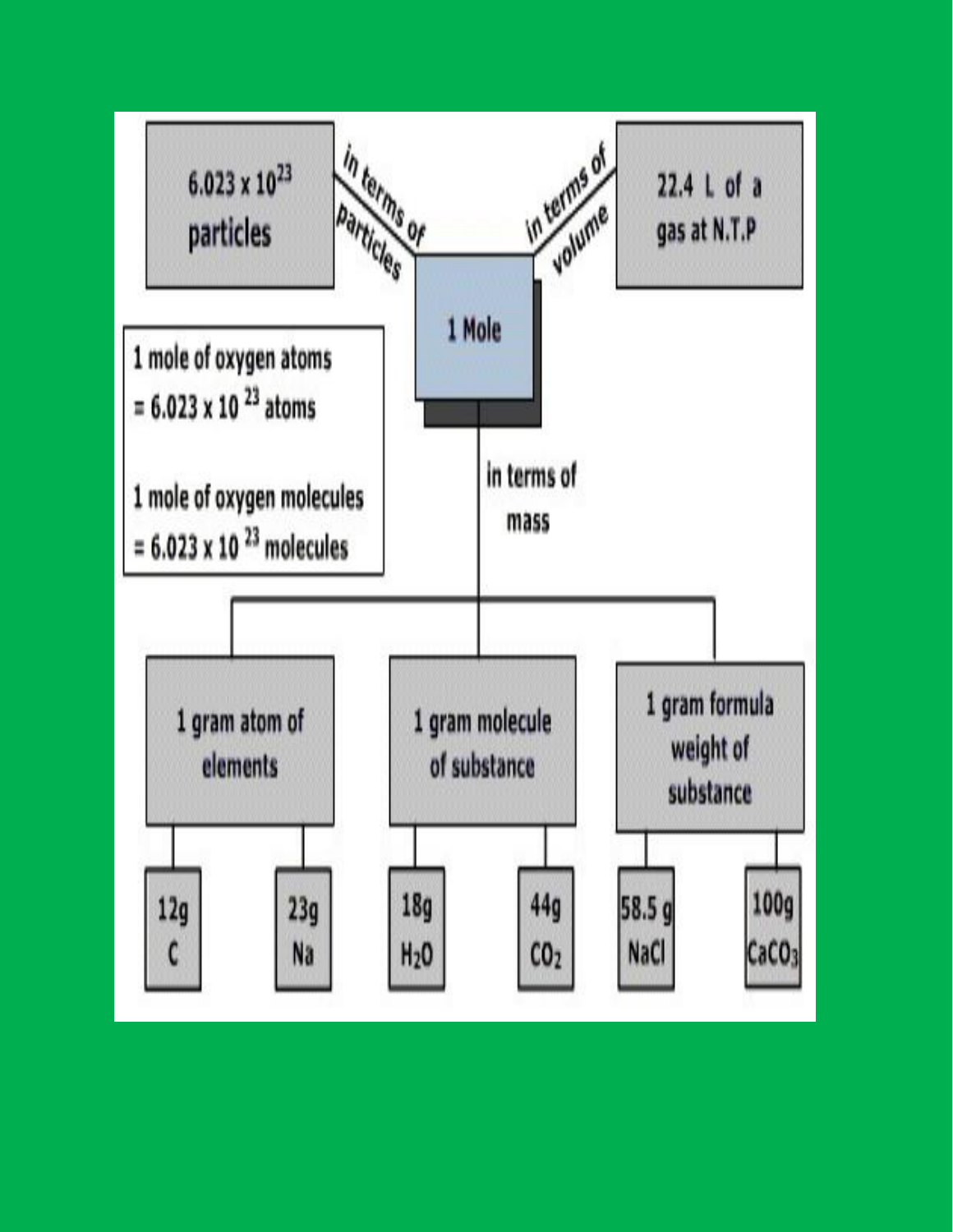#### THE MOLE CONCEPT

| <b>Substance</b> | <b>Atomic Mass</b><br>(grams/mole) | Number of<br><b>Particles</b><br>(atoms) |
|------------------|------------------------------------|------------------------------------------|
| $\mathsf{Al}$    | $27.0$ g/m                         | $6.02 \times 10^{23}$                    |
| Fe               | 55.8 g/m                           | $6.02 \times 10^{23}$                    |
| Ca               | $40.1$ g/m                         | $6.02 \times 10^{23}$                    |
| Na               | $23.0$ g/m                         | $6.02 \times 10^{23}$                    |

**Numericals based on the Mole concept:-**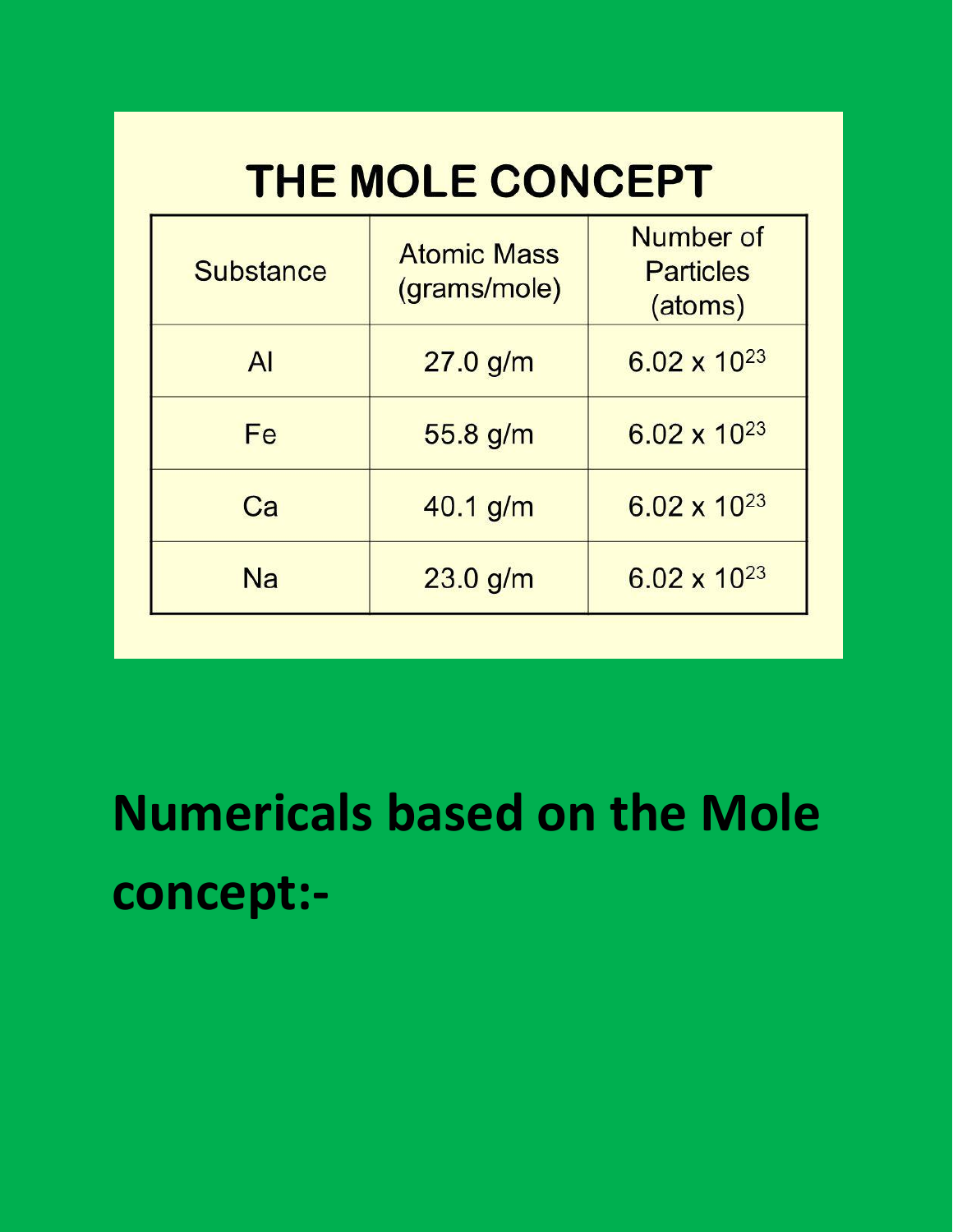#### Examples.....

1) Calculation of the mass of 0.5 moles of  $N_{2}$  gas: The molecular mass of nitrogen is 28 u.  $Mass = Molar mass \times Number of moles$  $Mass = 28 g \times 0.5 = 14 g$ 2) Calculation of the number of moles present in 18.066 x 10<sup>23</sup> Particles of **nitrogen:** 1 mole =  $6.022 \times 10^{23}$  $no. of moles = \frac{given\, no. of\, particles}{avogadro\, number}$  $=\frac{18.066\times10^{23}}{6.022\times10^{23}}$  = 3

Therefore, the number of moles is 2.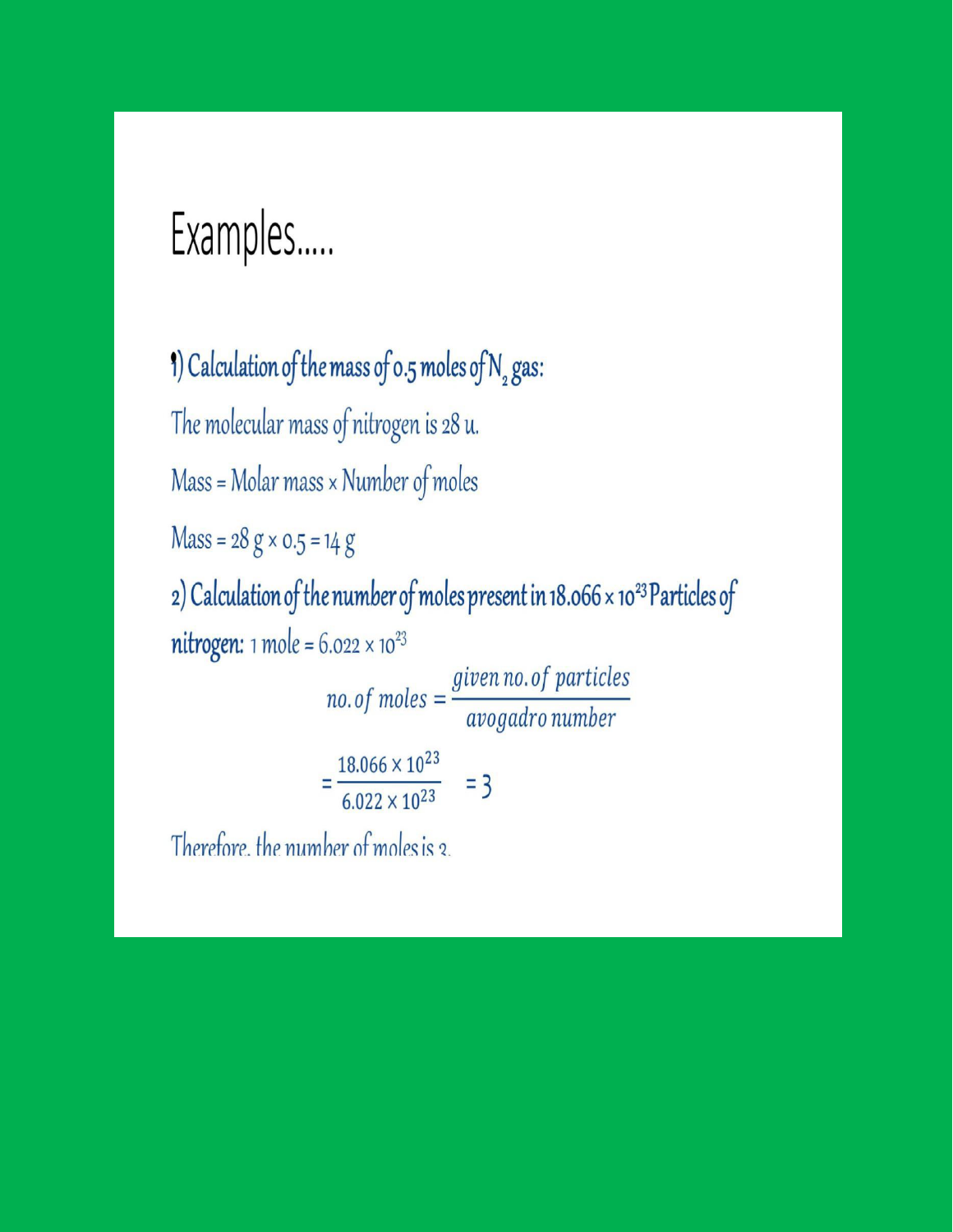### Conversion of moles to grams Sample problem:

How many grams are in 2.5 moles of Calcium sulfide? Solution: Calculate the formula mass of compound. First step:

$$
Ca = 1 x 40 g = 40 g
$$
  
\n
$$
S = 1 x 32 g = 32 g
$$
  
\n
$$
72g/mol
$$
  
\nSecond step:  
\n
$$
2.5 \text{ mol Cas } x \frac{72 g CaS}{1 \text{ mole Cas}} = 180 g CaS
$$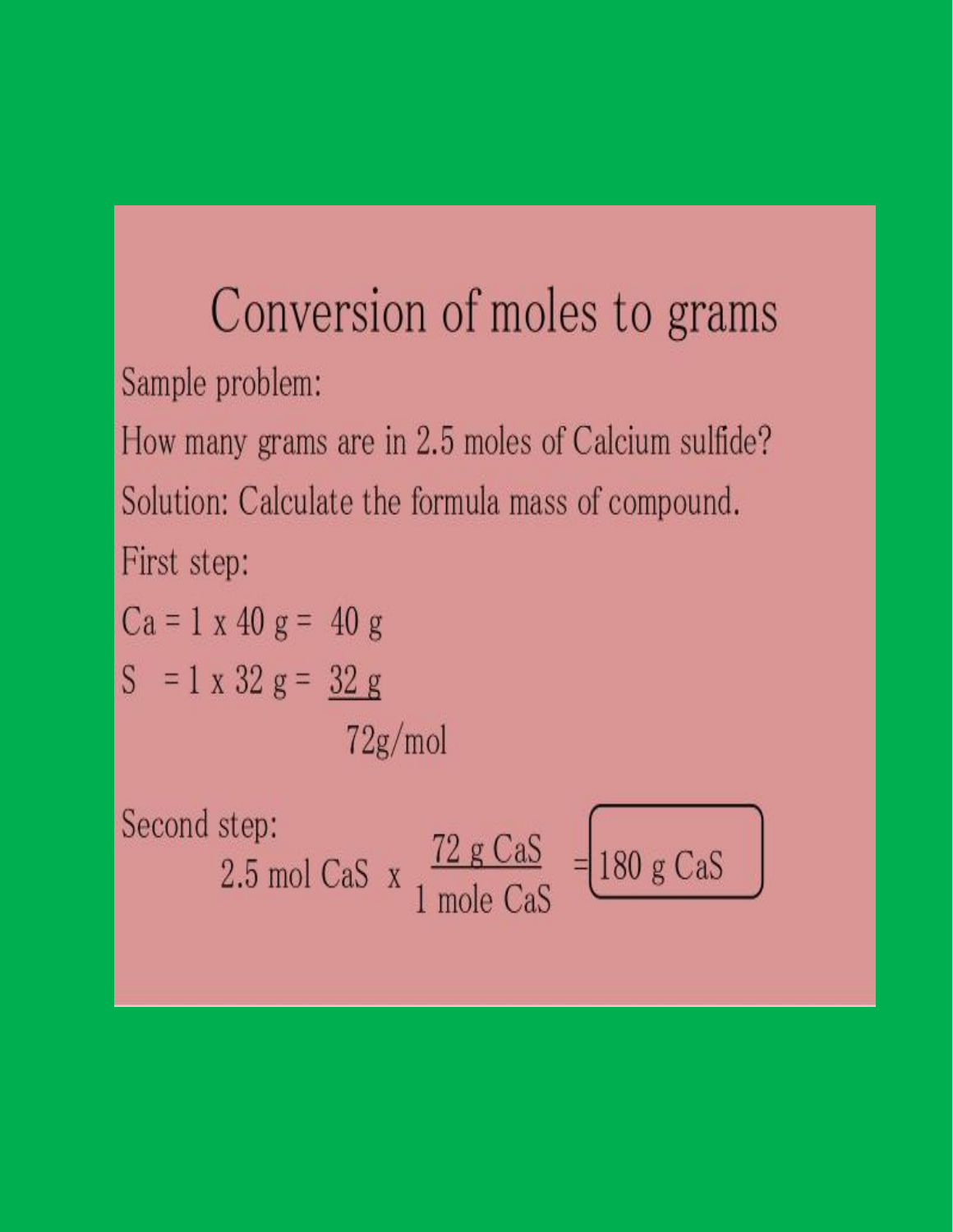### **(31.07.20) Lecture-07 by Alok Kumar CLASS-IX SUB-SCIENCE**

**Chapter -03**

**Atoms and Molecules**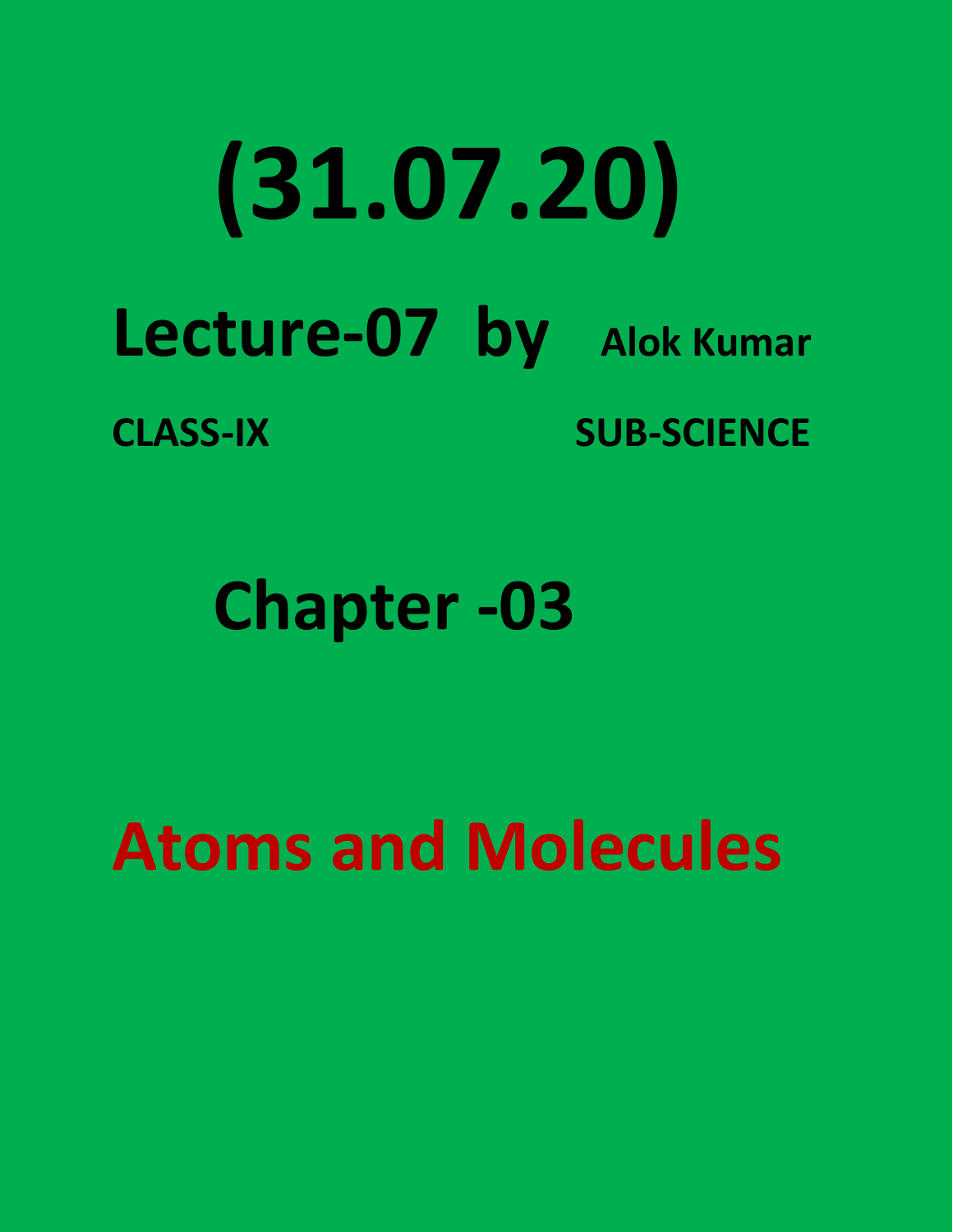**1. How many moles are 5 gm of calcium? Solutions:- 40 gm of calcium atoms=1mole of calcium 5g** of calcium  $=$   $\frac{1}{40}$ x5 mole

**= 1/8**

**= 0.125 mole**

**2. What is the mass of 4 moles of Aluminium atoms? Solutions: -**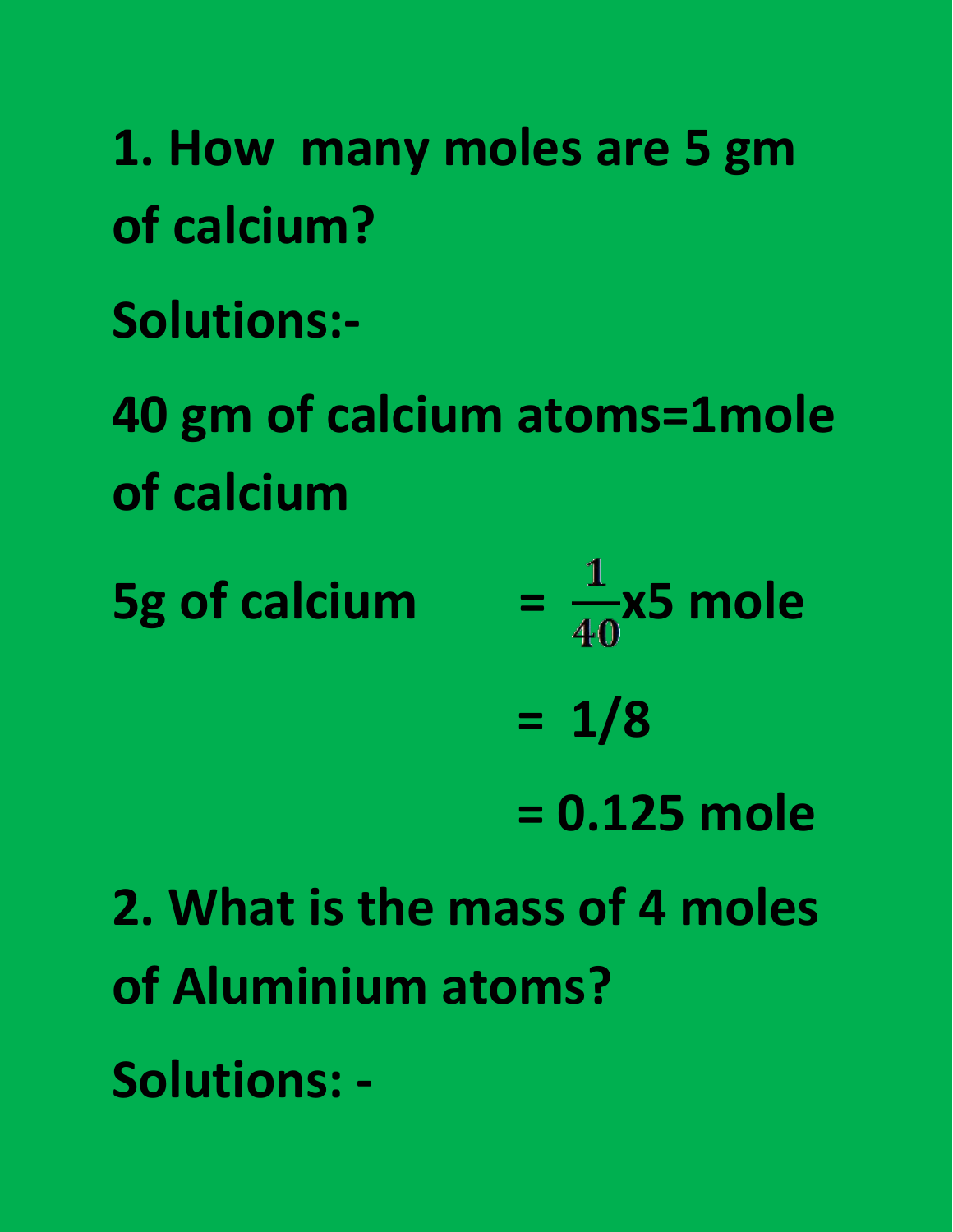**1 mole of Al atoms = 27 g 4 moles of Al atoms =27x4 =108 g 3. Calculate the number of atoms in 0.2 mole of sodium(Na). Solutions: - we know that 1 mole of atom contains 6.022x 10 <sup>23</sup> atoms 1 mole of sodium atom contains 6.022x10 <sup>23</sup> atoms.**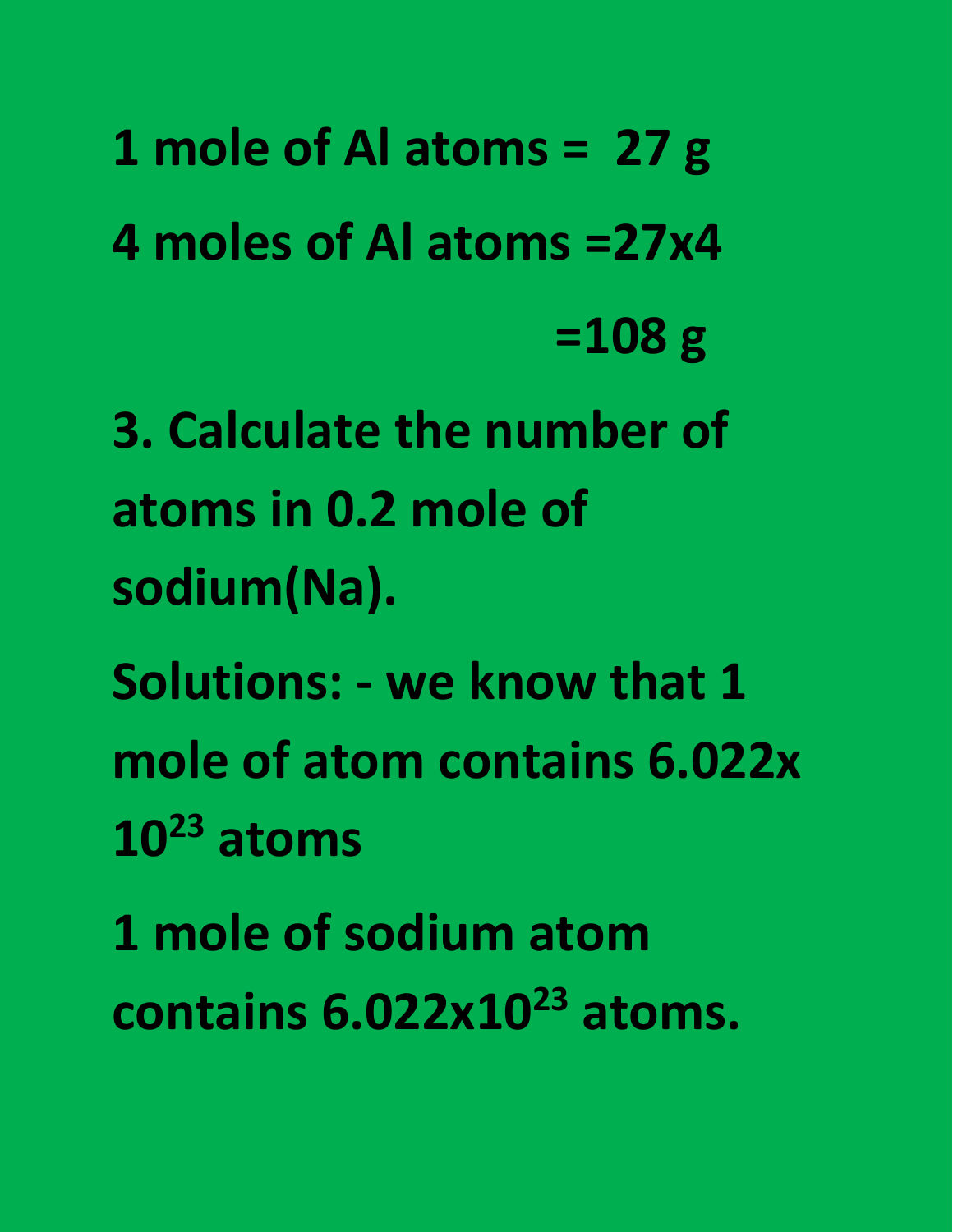**0.2 mole of sodium atom contains 6.022x10 <sup>23</sup> x0.2 atoms = 12.044x10 <sup>22</sup> atoms**

- **4. How many moles are 9.033 x10 <sup>24</sup> atoms of helium (He)?**
	- **Solutions: -**
- **6.022 x10 <sup>23</sup>atoms of He=**
- **1mole**
- **So 9.033x10 <sup>24</sup> atoms of helium**
- $= (1/6.022 \times 10^{23})$ X9.033x10<sup>24</sup> **24**
- **=15 moles**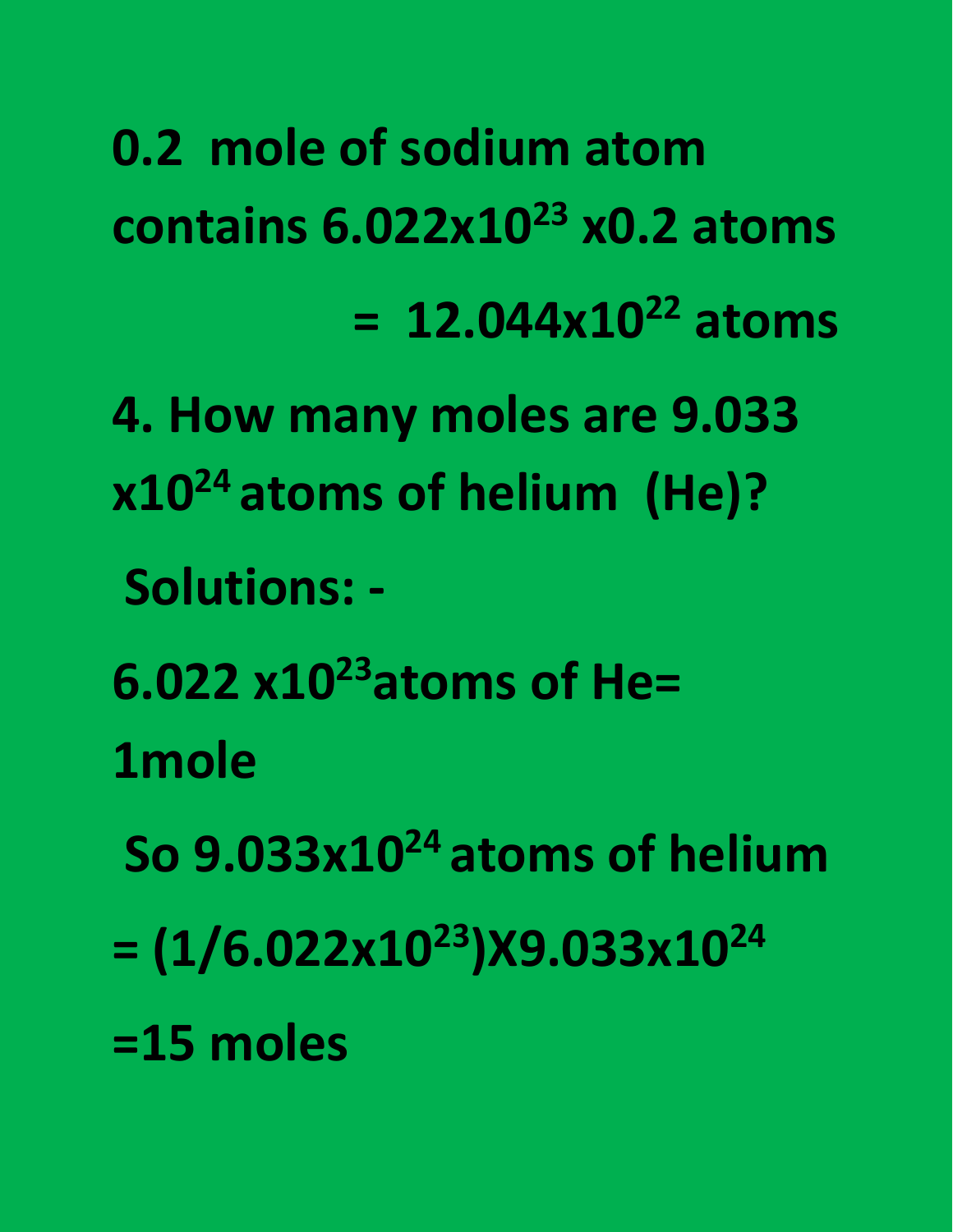**5. Calculate the number of iron atoms in a piece of iron weighing 2.8g (Atomic mass of iron=56u) Solution:- 56 g of iron contains =6.022x 10 <sup>23</sup> atoms 2.8 g of iron contains =(6.022x10 <sup>23</sup>/56)x2.8**

- **=3.011x10 <sup>22</sup>/2**
- **=3.011x10 <sup>22</sup> atoms**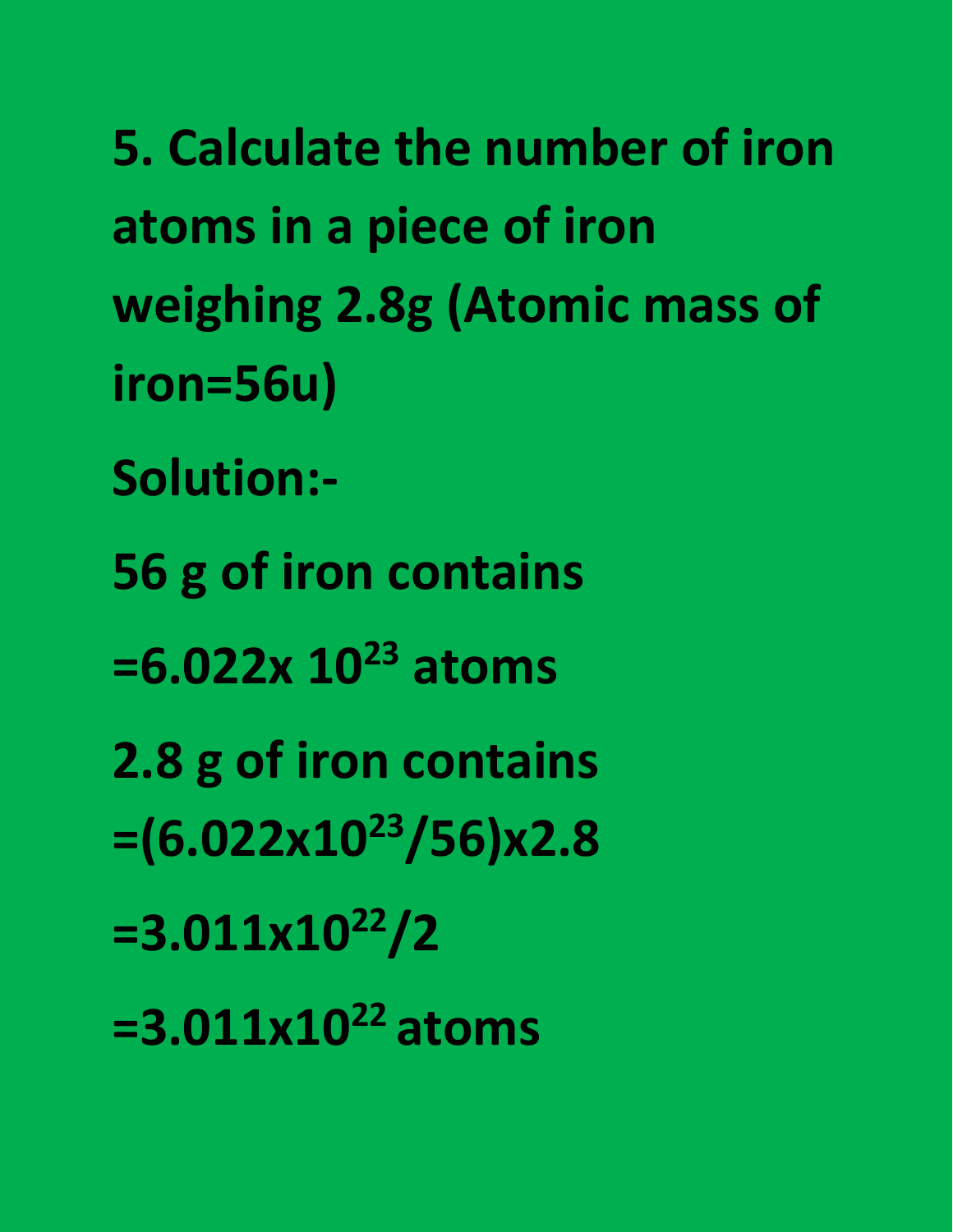**6. Which has more number of atoms ,100grams of or 100 grams of irons?**

**(atomic masses : Na =23u ;Fe =56u )**

**Solutions : Moles of sodium = mass of sodium/molar mass of sodium**

**=100/23**

**=4.34**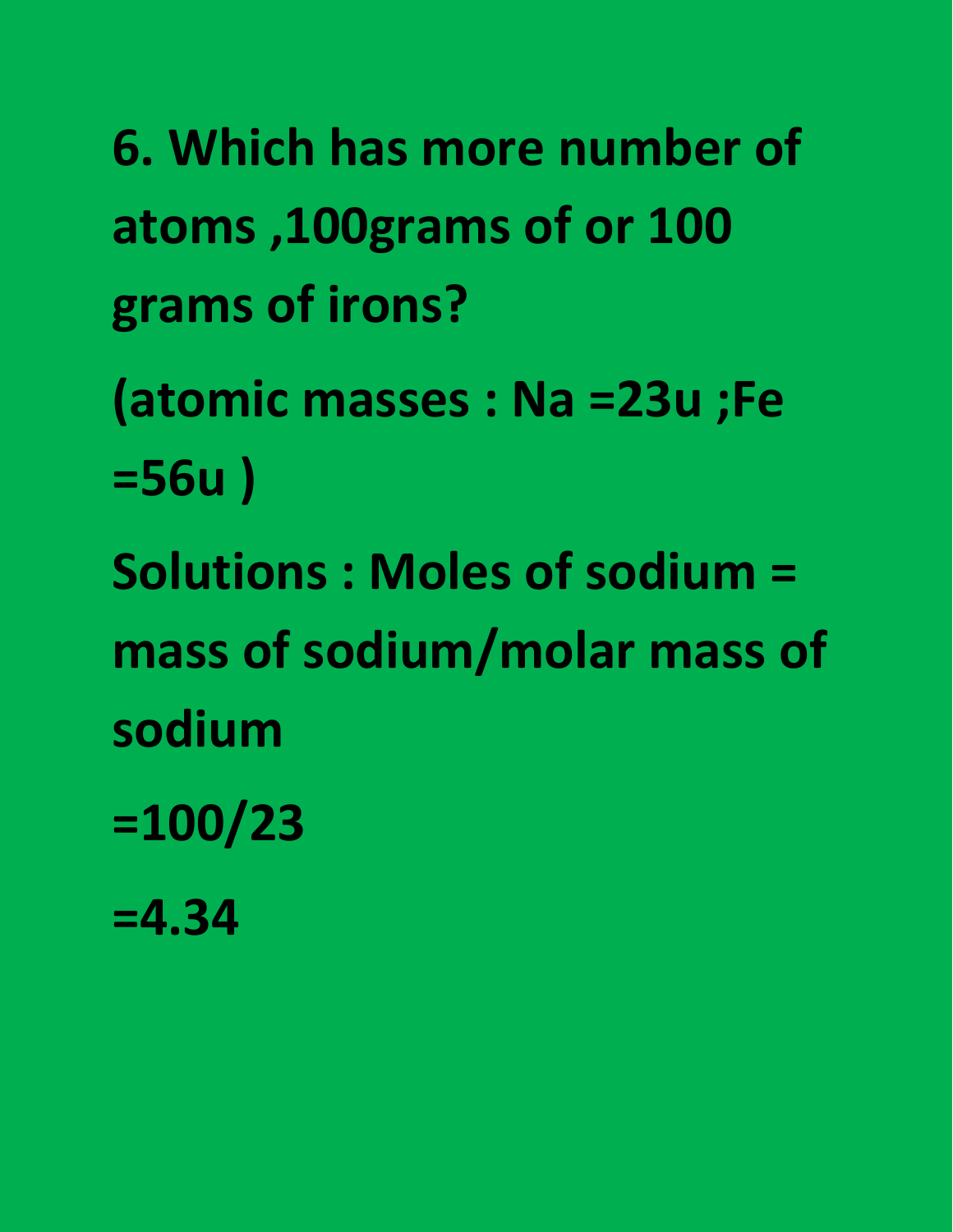**Moles of iron =mass of iron/molar mass of iron =100/56**

**=1.78**

**7. Convert 22 g of carbon dioxide (CO2) into moles (atomic masses: C=12 u; O=16 u)**

**Solutions :-**

**1 mole of CO<sup>2</sup> =molecular mass of C0<sup>2</sup> in grams**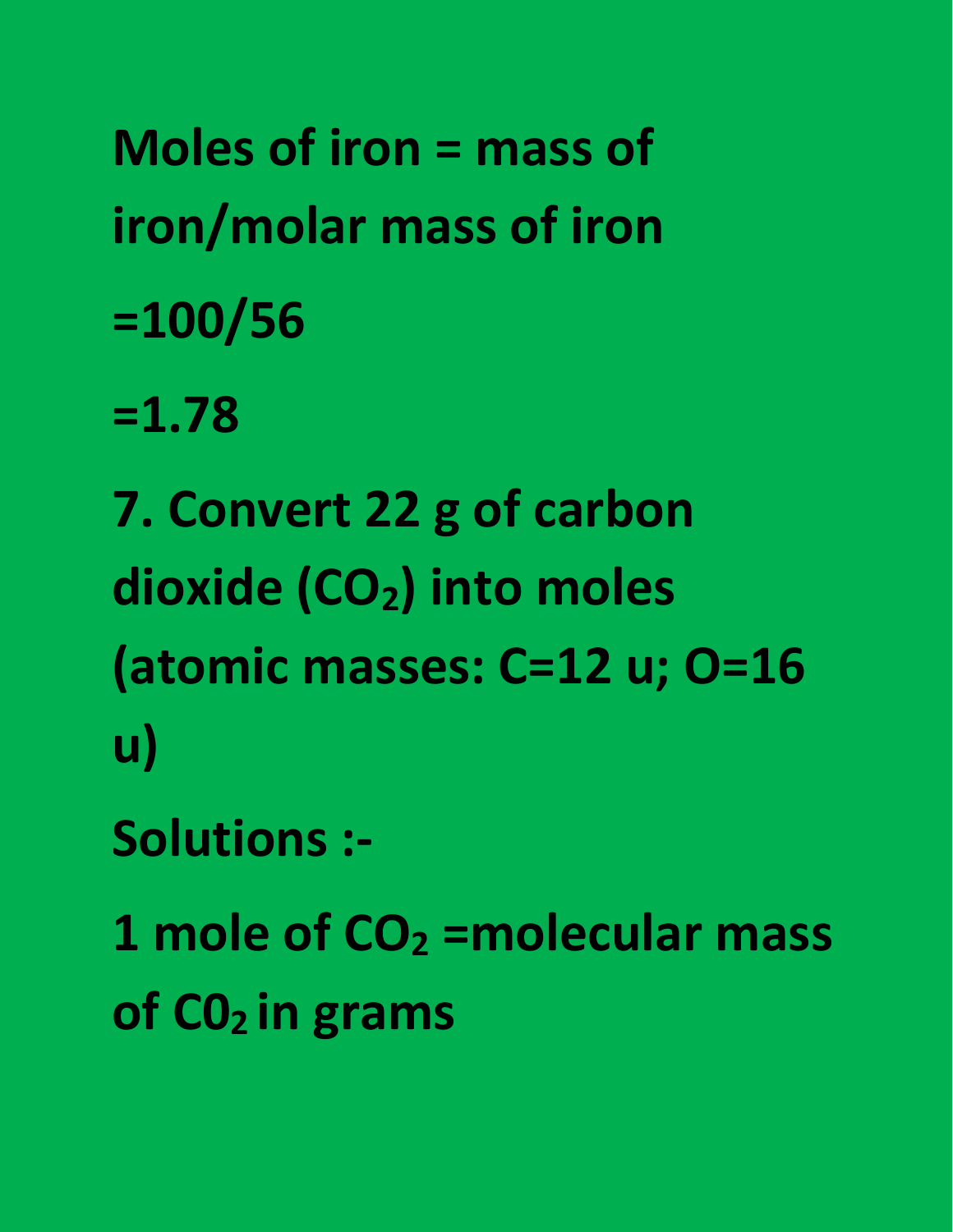**= mass of C+ mass of Ox2 =12 +16x2 =44g Mass of 1 mole of carbon dioxide is 44 grams. 44 g of cabon dioxide = 1 mole 22g of carbon dioxide**

 $=\frac{1}{44}$ x22mole **=1/2 =0.5 mole**